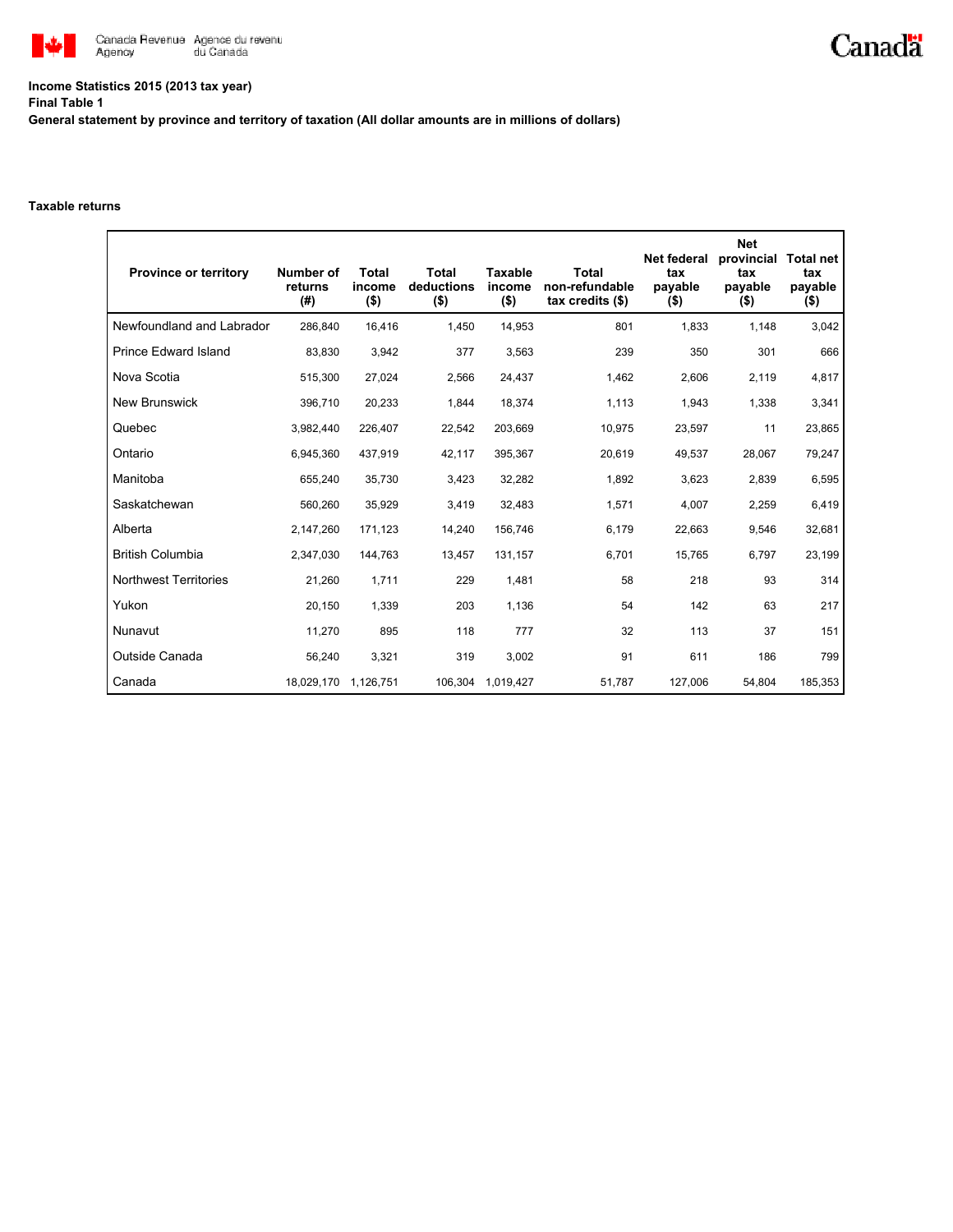

## **Non-taxable returns**

| <b>Province or territory</b> | Number of<br>returns<br>(#) | <b>Total</b><br>income<br>$($ \$) | <b>Total</b><br>deductions<br>$($ \$) | <b>Taxable</b><br>income<br>$($ \$) | <b>Total</b><br>non-refundable<br>$tax$ credits $(\$)$ | Net federal<br>tax<br>payable<br>\$) | <b>Net</b><br>provincial<br>tax<br>payable<br>$($ \$) | <b>Total net</b><br>tax<br>payable<br>$($ \$) |
|------------------------------|-----------------------------|-----------------------------------|---------------------------------------|-------------------------------------|--------------------------------------------------------|--------------------------------------|-------------------------------------------------------|-----------------------------------------------|
| Newfoundland and Labrador    | 140,660                     | 1,611                             | 526                                   | 1,092                               | 352                                                    |                                      |                                                       |                                               |
| <b>Prince Edward Island</b>  | 28,710                      | 299                               | 82                                    | 223                                 | 73                                                     |                                      |                                                       |                                               |
| Nova Scotia                  | 223,910                     | 2,354                             | 604                                   | 1,777                               | 564                                                    |                                      |                                                       |                                               |
| <b>New Brunswick</b>         | 207,310                     | 2,460                             | 599                                   | 1,874                               | 541                                                    |                                      |                                                       |                                               |
| Quebec                       | 2,462,370                   | 31,172                            | 7,993                                 | 23,378                              | 6,252                                                  |                                      |                                                       |                                               |
| Ontario                      | 3,284,020                   | 30,736                            | 10,380                                | 21,136                              | 7,759                                                  |                                      |                                                       |                                               |
| Manitoba                     | 295,720                     | 2,716                             | 669                                   | 2,086                               | 774                                                    |                                      |                                                       |                                               |
| Saskatchewan                 | 268,130                     | 3,185                             | 793                                   | 2,443                               | 695                                                    |                                      |                                                       |                                               |
| Alberta                      | 840,710                     | 10,237                            | 2,543                                 | 7,824                               | 2,111                                                  |                                      |                                                       |                                               |
| <b>British Columbia</b>      | 1,238,650                   | 13,718                            | 3,391                                 | 10,547                              | 3,097                                                  |                                      |                                                       |                                               |
| <b>Northwest Territories</b> | 10,180                      | 105                               | 34                                    | 71                                  | 24                                                     |                                      |                                                       |                                               |
| Yukon                        | 7.070                       | 100                               | 35                                    | 66                                  | 18                                                     |                                      |                                                       |                                               |
| Nunavut                      | 9,460                       | 93                                | 38                                    | 55                                  | 24                                                     |                                      |                                                       |                                               |
| Outside Canada               | 84,940                      | 736                               | 495                                   | 327                                 | 141                                                    |                                      |                                                       |                                               |
| Canada                       | 9,101,840                   | 99,521                            | 28,184                                | 72,898                              | 22,425                                                 |                                      |                                                       |                                               |